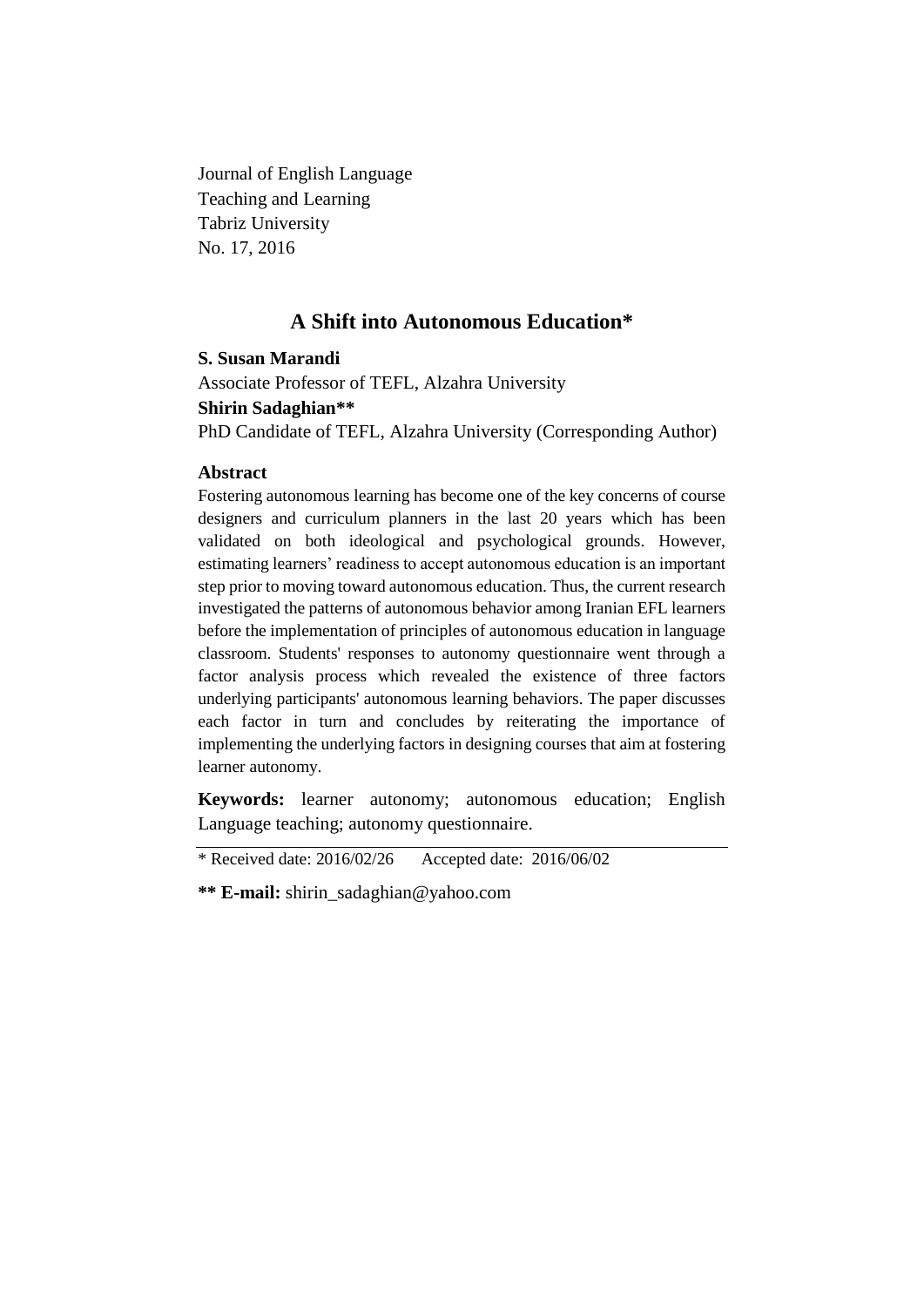#### **Introduction**

Autonomous learners are characterized as more efficient learners that can take the responsibility of their own learning. This implies that there exist some attributes within autonomous learners which act as an inner force leading them towards setting their own learning goals, monitoring their learning process and reflecting on the outcome. However, such loose definitions cannot create a picture of the concept of autonomy in mind as autonomous learner is not limited to these inner attributes.

Benson (2001) suggests a differentiation of the three concepts of autonomy, autonomous learning and educational practices designed to foster autonomy. The concept of autonomy entails a capacity belonging to the learner rather than the learning situation. Benson believes that most researchers are skeptical about the learnability or the teachability of the concept of autonomy and thus he uses the term "fostering autonomy" to refer to the autonomous learning situations in which learner's capacity for autonomy is exercised and displayed. Autonomous learning situations are more or less self-directed and they usually involve educational practices for fostering autonomy. Educational practices include learner training, strategy training and learning conversations or classroom discourse based on a model of language learning (Harri-Augstein & Thomas, 1990). Benson (2001) asserts that the psychology of learning is highly supported by constructivist approaches for the contention that "effective learning begins from the learner's active participation in the processes of learning" (p. 36). Thus, fully involved learners in the process of learning, will have the most effective learning. At the core of this involvement are *ability* and *willingness* which according to Holec (1981), are not necessarily innate and can be promoted by formal education.

However, prior to any attempts in the implementation of the principles of learner autonomy, there should be an investigation of learner's readiness to take the initial steps for becoming autonomous. This is a completely culture-bound issue as autonomy has its roots in cultural conventions and political aspirations of a society (Sinclaire, McGrath & Lamb, 2000). For both Benson (1996, 1997) and Pennycook (1997), autonomy is a concept that is appropriated by the West, rooted in the ideologies of libertarian and democratic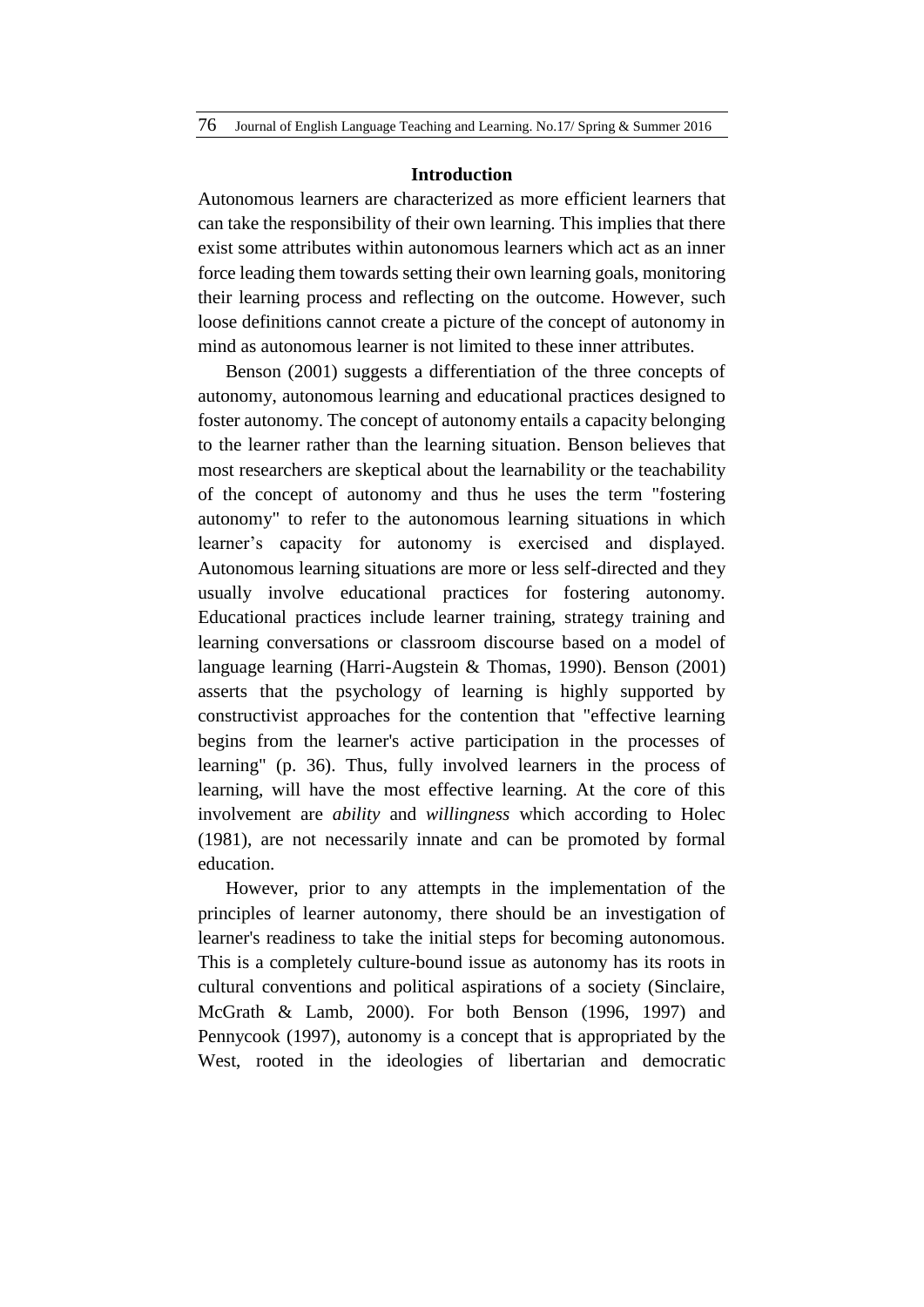individualists. However, some researchers are against attributing autonomy to the West. For instance, Chan (2001) argues against the definition by Benson (1996, 1997) and asserts that such perspective provides a "narrow interpretation of autonomy" (p. 505). Chan (2001) believes that because of the multidimensionality of the concept, "complete autonomy is an achievable but an idealistic goal which will produce different outcomes in different contexts" (p.506). However, divergent cultures share the fundamental ideas of autonomy (Benson, 2001).

With regard to language planning and policy in Iran, the recent years have witnessed a significant progress in teaching and researching English language in governmental and private sectors throughout the nation (Riazi, 2005). Researchers have published a majority of articles on different disciplines, yet research on autonomy has been limited in number and scope. The literature on language learners' autonomy in Iranian EFL context shows that the concept has not been studied holistically and has been usually narrowed down to one of its aspects. (Nematipour, 2012; Nosratinia & Zaker, 2013; Ahmadi & Mahdavi-Zafarghandi, 2013). The examination-oriented and teacher-centered nature of the education system of the country, which is in contrast with the principles of learner autonomy, could be one of the many reasons that has hindered any attempt to the implementation of the principles of learner autonomy in English language teaching curriculum. The current research is an initial step toward autonomous education, namely, assessing Iranian learners' readiness for autonomous learning by analyzing the patterns of autonomous behavior among language learners.

Patterns of behavior are governed by beliefs and experience (Cotterall, 1995) and beliefs are set out in the form of factors in order to make the research doable. To borrow Cotterall's (1995) definition of a factor, a factor could be defined as "an issue about which one might expect any student to hold a more or less coherent set of beliefs" (p. 196). The factors extracted from autonomy questionnaire, relate to learner autonomy by providing a "useful focus in assessing learners' readiness for autonomy and in directing classroom dialogue about learning" (Cotterall, 1995, p.196). The paper focuses on three factors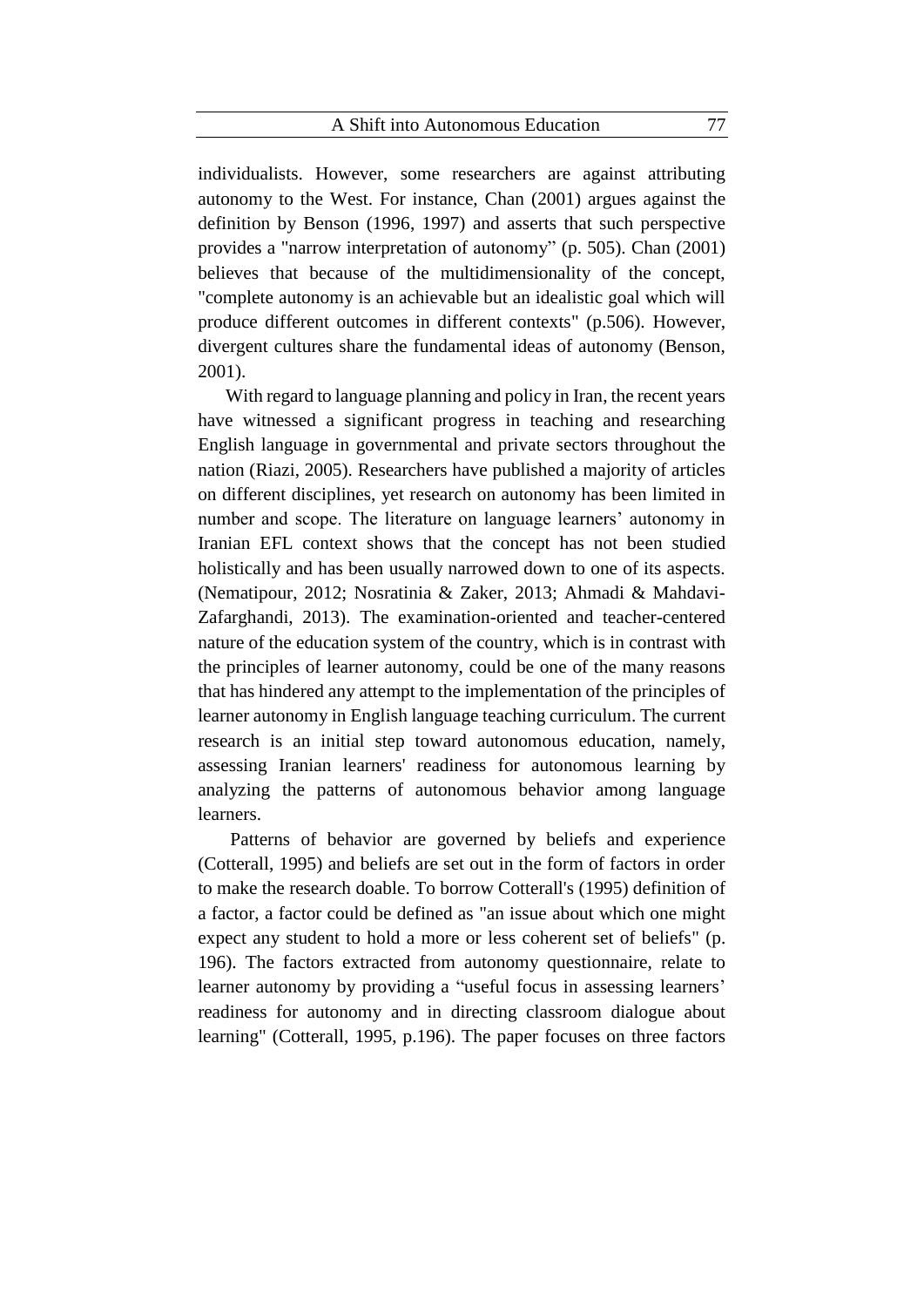extracted from the autonomy questionnaire and discusses each factor in turn by answering the following research questions.

1. What factors account for Iranian intermediate level EFL Iranian learners' autonomous behaviors?

2. To what extent Iranian intermediate level EFL learners are ready for autonomous learning?

#### **Literature Review**

#### *The history of learner autonomy*

Although the concept of autonomy is considered to be fairly recent, referring to its etymology, it goes back to the  $16<sup>th</sup>$  and  $17<sup>th</sup>$  century Europe which involved institutions and states free from external control (Benson, 2011). Later on, by the influence of the ideas of Immanuel Kant (1724-1804) and John Stuart Mill (1806-1873) based on the importance of free will as the basis of a working society, autonomy gradually shifted into its modern meaning. Soon the concept of autonomy and fields of learning become connected by the works of philosophers such as Jean-Jacques Rousseau (1712-1778), John Dewey (1859-1952) and more recently, Paulo Freire (1921-1997).

Going through the literature on language learner autonomy with the advent of self-access centers in early 1980s, the concept of learner autonomy evolved out of adult education; meaning the ability of learners to do things on their own. However, toward the end of the decade and under the influence of learner-centered approaches, learner autonomy took a new shade of meaning which seemed to be a matter of learners doing things not necessarily on their own but for themselves (Gremmo & Riley, 1995). In the same vein, many different definitions of the concept came into existence which were trying to cover multiple dimensions of the concept of autonomy. In the words of Little (2007), "if a single common thread runs through the increasingly diverse literature, it is that the essence of learner autonomy is the ability to take charge of one's own learning" (p. 15).

#### *Language Learner Autonomy*

Fostering learner autonomy has been one of the important educational goals in language teaching profession during the last decades. Though defining autonomy is not an easy task, all definitions throughout the literature share a common belief about autonomy which is the capacity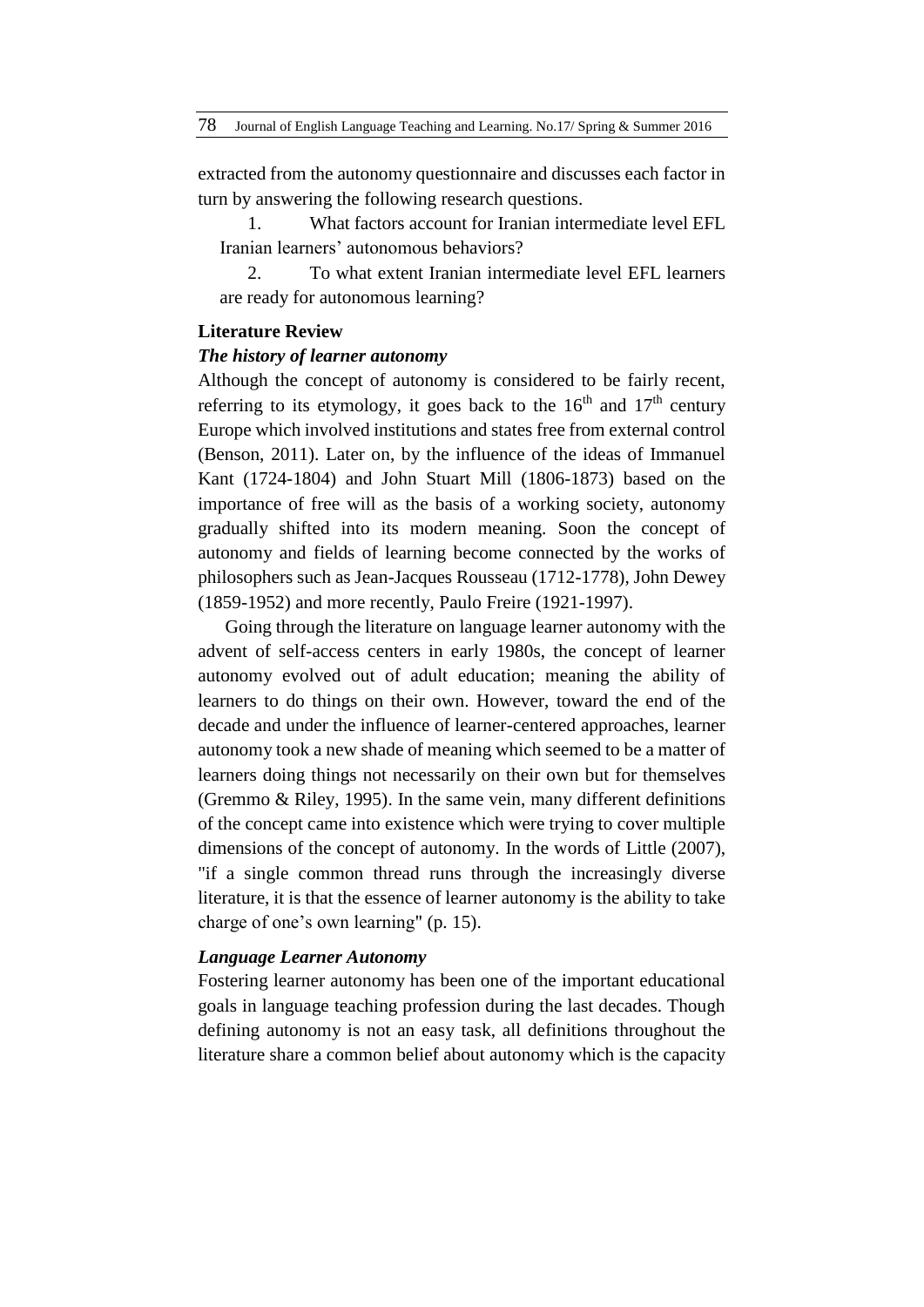for being independent and in charge of one's own learning and for being able to choose what would be suitable for one's learning needs from a variety of learning facilities and resources (Benson, 2001; Dickinson, 1987, 1995; Holec, 1981; Little, 1995; Littlewood, 1999; Thanasoulas, 2000; White, 1995, 1999).

According to Littlewood (1996), two major components, namely, "ability" and "willingness" exist in the core of the concept of autonomy. Ability includes both "knowledge" about the various choices offered to the learner and the "skills" for implementing such choices, whereas "willingness" involves "motivation and the confidence to take responsibility" for one's decisions (p. 428). The two elements are also stressed by Dam (2010), who considers them as the key to success.

#### **Method**

# *Participants*

A total of 106 adult English language learners took part in the data collection phase of the current study. The participants were intermediate-level language learners (male and female), with an age range of 18-24 enrolled in English courses in language institutions in three major cities of Iran (Tehran, Tabriz and Isfahan). The reason for choosing the mentioned cities was their large population and ease of access to language institutions for administering the survey. Intermediate language learners were chosen based on the placement test given by the language institutions for placing the learners in different proficiency levels. Moreover, among a vast number of language learners enrolled in language institution 106 were chosen using stratified sampling technique.

### *Instrumentation*

#### *Learner autonomy questionnaire*

In order to collect data on learners' readiness for autonomous education, a Chinese to English translated version of Zhang and Li's (2004) questionnaire was adapted for the purpose of the current study. As the current study is part of a bigger research project, the current questionnaire was chosen because of its consistency with the definition of language learner autonomy used through the study. The questionnaire contains two sections and involves 21 items, 11 of which are Likert-type rating scales ranging from never to always with each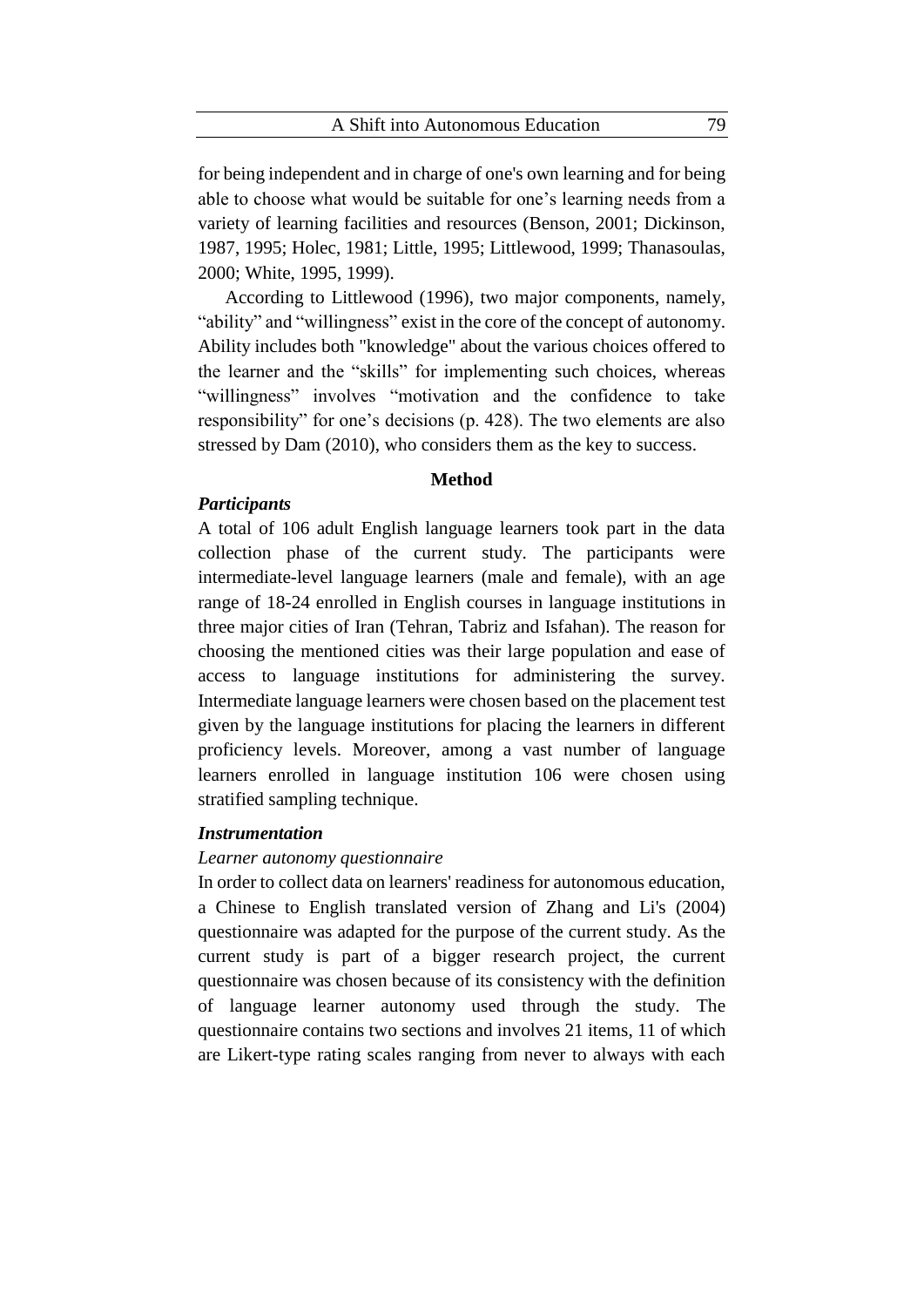statement. The Likert-type questions are general questions based on the principles of learner autonomy in actual language learning settings. However, the second section contains 10 forced-choice format items which investigates students' perceptions toward principles of learner autonomy in depth. The questionnaire has proved to have a high content validity based on the judgment of experts and also has a satisfactory estimate of reliability, namely, an internal consistency of 0.7.

## *Procedure*

The data for the current study was gathered through an autonomy questionnaire which was distributed among intermediate-level Iranian EFL learners in three major cities of Iran. The questionnaire was distributed randomly among language learners enrolled in English courses in language institutions. The completed questionnaires were carefully analyzed and the obtained data was entered into statistical package for social science software (SPSS, version 20) for Windows in order to identify the underlying construct that could account for the covariation among responses, through factor analysis and a frequency estimate for the second part of the questionnaire.

## **Result**

The first research question of the study sought to find the underlying factors of Iranian EFL learners' autonomous behaviors. To find out about English language learners' autonomous behaviors, an exploratory factor analysis was applied to students' questionnaires. However, prior to the analysis of factors found in the questionnaire was meeting the preconditions for factor analysis. The primary analysis of the items approved the possibility of factor analysis based on Bartlette's test of sphericity and KMO measure of sampling adequacy.

# Table 1

| KMO and Bartlett's Test for the Autonomy Questionnaire |  |  |  |  |
|--------------------------------------------------------|--|--|--|--|
|--------------------------------------------------------|--|--|--|--|

| Kaiser-Meyer-Olkin Measure of Sampling Adequacy  | .788    |
|--------------------------------------------------|---------|
| Bartlett's Test of Sphericity Approx. Chi Square | 227.134 |
| Df                                               | 55      |
| Sig.                                             | .000    |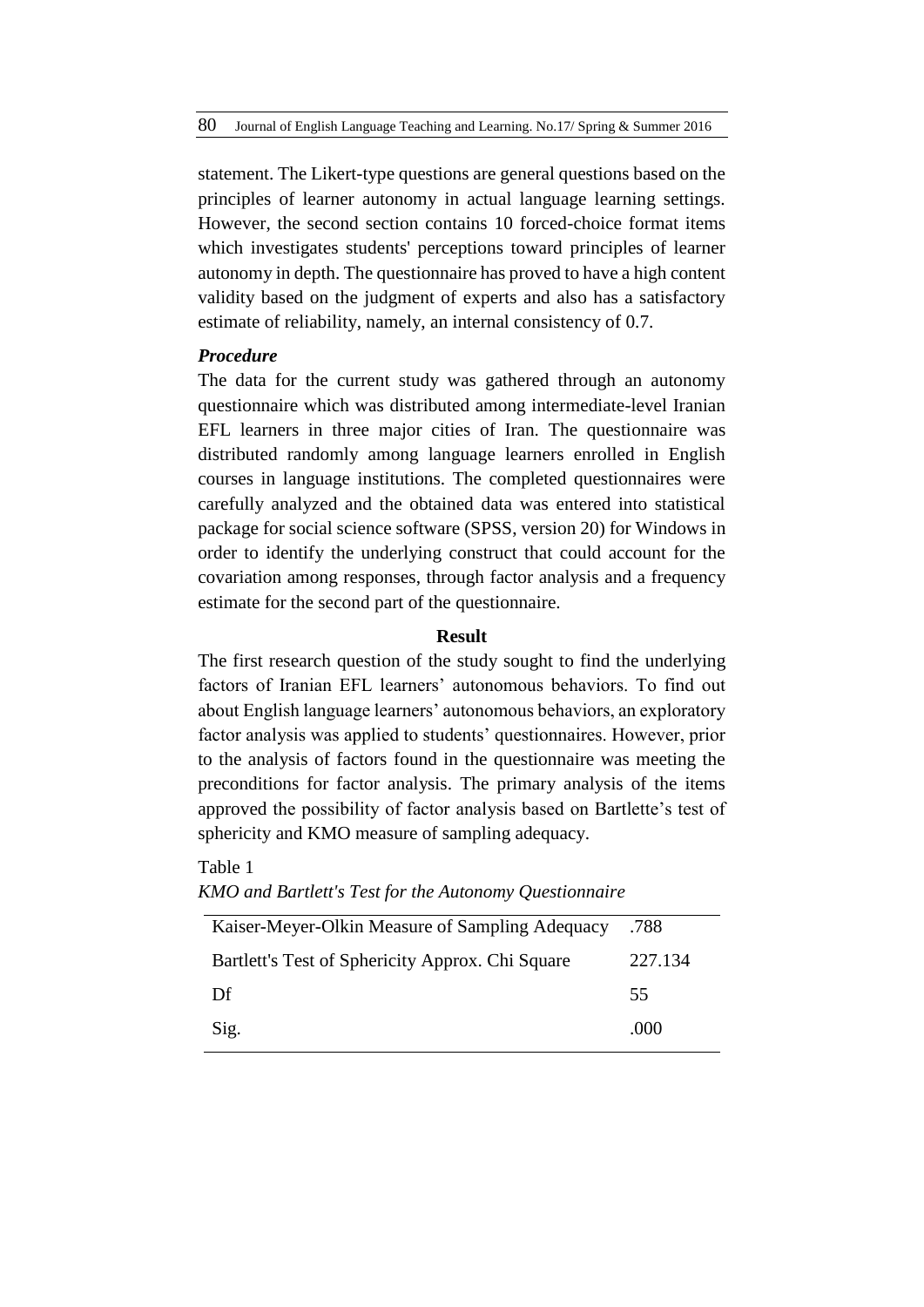Applying factor analysis to the first part of the questionnaire resulted in the emergence of three factors listed below:

1. Approach to studying

2. Learner confidence in study ability

3. Experience of language learning

The order by which factors are listed is based on the amount of variance they create on the data. Thus, the first factor which is named *approach to studying* accounts for 33% of the total variance. The second factor dealing with students' *confidence in study ability* accounts for 12% of the variance and the third factor, namely, *the experience of language learning* accounts for 10% of the total variance respectively. In order to elaborate on each factor, factor loadings are listed below according to their order in the autonomy questionnaire.

### *Factor 1: Approach to studying*

2. I make good use of my free time for studying English.

4. while planning, I believe I can finish my task on time.

5. I keep a record of my studies, such as keeping a diary, review, etc.

6. I self-exam myself by the exam papers that I choose personally.

# *Factor 2: Learner confidence in study ability*

 9. During the class, I try to catch the opportunity to express myself by taking part in activities such as pair/group discussion, role play, etc.

10. I notice my strength and weaknesses in learning English.

# *Factor 3: Experience of language learning*

1. I think I have the ability to learn English language well (based on the previous experiences).

8. I attend out-class activities to practice and learn English language.

Factor analysis revealed three factors accounting for autonomous behaviors among Iranian intermediate English language learners. Among the three, the first factor, namely, approaches to studying accounted for 33% of covariation among responses. The loadings for the first factor were all around learning management done personally. The second factor, named learner confidence in study ability, revolved around learners' ability and confidence to express their selves in the class and understand their strength and weaknesses in learning English language. Factor three which was based on students' prior language learning experience revealed intermediate English language learners'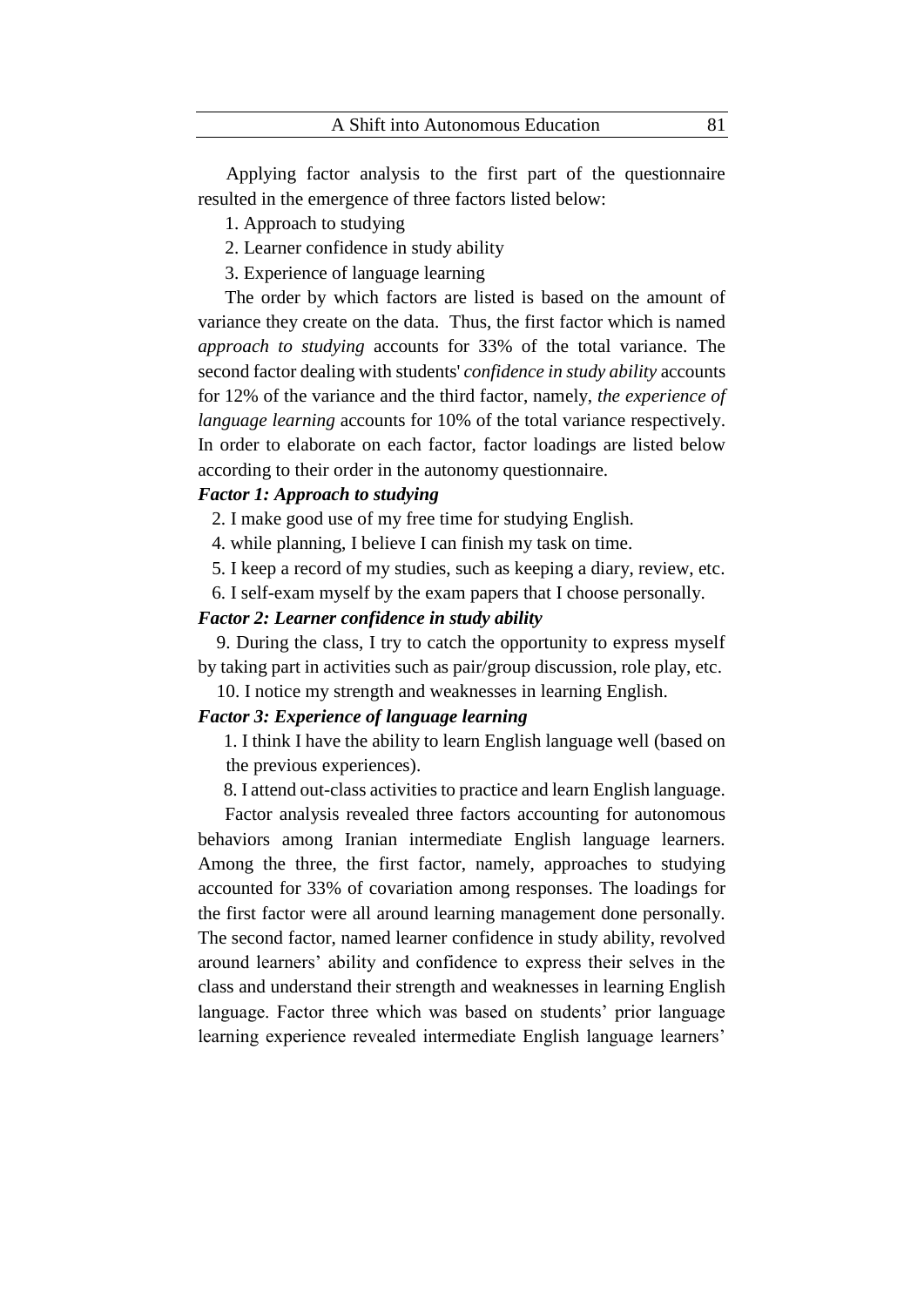abilities to learn autonomously based on their prior learning experiences.

The second research question of the study aimed at finding the extent to which Iranian EFL learners were able to learn autonomously in actual learning settings. To answer the second research question, the second half of the respondents' questionnaires went through a detailed analysis of frequency. The second part of the questionnaire was aimed at investigating the learner's belief system toward the autonomous decisions they make in relation to their language learning. The 10 questions had five possible choices which revolved around principles of learner autonomy namely, setting goals, planning, monitoring and evaluating. Table 2 reports the frequency of responses to the 10 forcedchoice format questions. Items are shown in the table but the five choices for each item are brought in the form of numerical values due to the limited space in the table.

#### Table 2

*Frequency of the Responses to the Forced-Choice Items of Autonomy Questionnaire*

| <b>Item</b>                                                                      |                | Value        |       |       |       |  |  |
|----------------------------------------------------------------------------------|----------------|--------------|-------|-------|-------|--|--|
|                                                                                  | 1(% )          | 2(%)         | 3(%)  | 4(%)  | 5(%)  |  |  |
| 12. I study English due to                                                       | 1.90           | $\mathbf{1}$ | 12.37 | 15.23 | 69.52 |  |  |
| 13. I think the learner teacher relationship is that of:                         | 19.23          | 6            | 3.84  | 19.23 | 51.92 |  |  |
| 14. I think my success or failure in English is mainly due to:                   | 2.85           | 11           | 9.52  | 8.57  | 68.57 |  |  |
| 15. Whether students should design teaching plans with teachers or not:          | 25.47          | 46           | 21.69 | 18.86 | 0.94  |  |  |
| 16. When the teacher asks questions for us to answer, I would most likely<br>to: | 16             | 56           | 3.77  | 2.83  | 21.69 |  |  |
| 17. When I meet an unfamiliar word, I mainly:                                    | 3              | 2.94         | 21.56 | 47.05 | 21.59 |  |  |
| 18. When I make mistakes I'd usually like the following ones to correct<br>them: | 0.98           | 32.69        | 17.30 | 2.88  | 46.15 |  |  |
| 19. When I am asked to use the technologies that I haven't used before:          | 64             | 16.98        | 14.15 | 2.83  | 1.88  |  |  |
| 20. I think the following way is the most useful way of learning English:        | 22.64          | 6.60         | 44.33 | 6.60  | 18.86 |  |  |
| 21. I usually use materials selected by:                                         | $\overline{4}$ | 22.64        | 66.26 | 9.43  | 1.88  |  |  |

*Note. The choices for each question*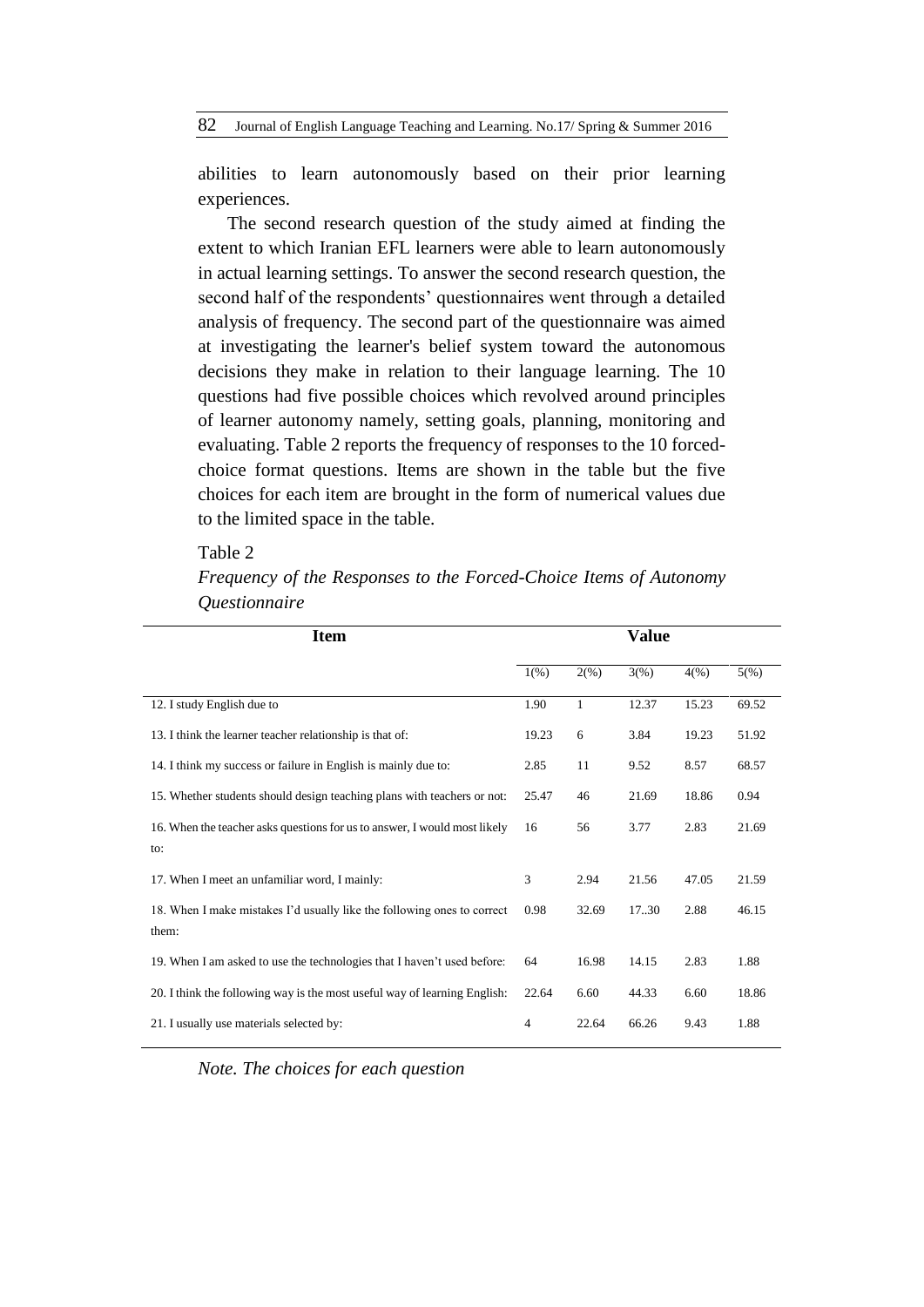*Q 12:* 1. *my parents' demand 2. Curiosity 3. getting a good job, help to my major 4. interest of English culture, such as film, sports, music, etc. 5. 3 and 4;* 

*Q 13:* 1. *receiver and giver 2. raw material and maker 3. customer and shopkeeper4. children and partners5. explorer and director;* 

*Q14: 1. luck or fate 2. English studying environment 3. studying facilities(aids) 4. Teachers 5. Myself;* 

*Q15:1. strongly agree 2. Agree 3. Neutral 4. Oppose 5. strongly oppose Q16:1. wait for others' answers 2. think and ready to answer 3. look up books, dictionaries 4. clarify questions with teachers 5. join a pair/group discussion:* 

*Q17:* 1.*let it go 2. ask others 3. guess the meaning 4. 2 and 5,5. look up the dictionary* 

*Q18: 1. let them be 2. Teachers, 3. Classmates, 4. Others,5. books or dictionaries;* 

*Q19. 1.usually try to learn new skills, 2. I learn them following others, 3. I feel worried, but anyway, 4. I put it off or try to avoid it, 5. I resist using them;* 

*Q20. 1. taking notes, 2. mechanic memory, 3. doing exercises of grammar, translation, words etc., 4. classifying or grouping or comparing, 5. group discussion;* 

*Q21.1. only by teachers, 2. mostly by teachers, 3. by teachers and by myself,4. mostly by myself, 5. only by myself.* 

Students' responses to the second part of the questionnaire went through a detailed analysis which revealed a tendency to act autonomously in English language learning situations. When students were asked about their goal in learning English language, the majority of responses (69.52%) revealed that interest in English culture and learners' future needs were the two important reasons which pushed Iranian EFL learners toward learning English language. Regarding the role of teachers, a huge pile of responses (51.92%) revealed that respondents considered learner teacher relationship like that of an explorer and director. In the next question (question 14), 68.57% of Iranian EFL learners attributed their success or failure in learning English language to themselves rather than external factors such as luck and environment. According to 46% of responses to the question dealing with students' possible roles in designing course plans,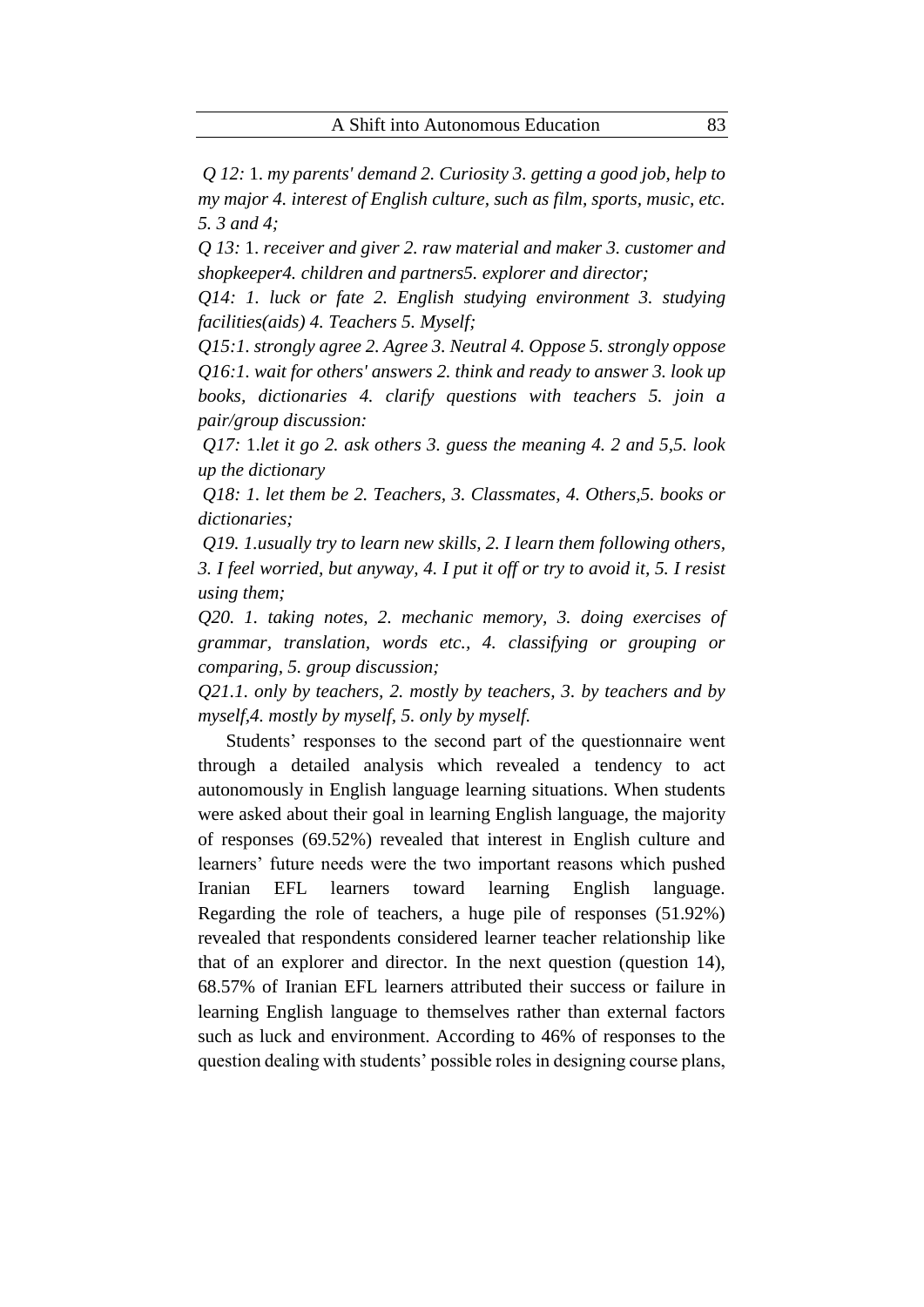there was an agreement with learners' intervention in planning the course. Question number 16, was about students' reaction when they were targeted to answer teachers' questions. 56% of the respondents' answers were thinking and getting ready to answer rather than waiting for others or joining a pair/group discussion.

For question number 16 which was around dealing with unfamiliar words, 47.05% of the respondents showed a preference to ask others or look it up in their dictionaries rather than letting the word go. The next question in language learner autonomy questionnaire, asked respondents about their preferred type of correction after making a mistake throughout their learning. It was revealed that 46.15% of the respondents favored books and dictionaries as a way of correction. Reacting upon the technologies which students haven't used before was the concern with question number 19. The analysis of learners' responses revealed that 64% of the participants tried to learn new skills in their first encounters. Question number 20 aimed at finding the most useful way of learning English. according to the analysis of respondents' answers, 44% believed that grammar exercises, translation and learning words was the best way for learning English language. Regarding the learning material, in question number 21, 66.3% of learners preferred material selected by teachers and themselves cooperatively.

#### **Discussion**

It was argued that autonomous learners are more efficient learners who can take the responsibility of their own learning. Although, Benson (2001) believes that many learners are capable of developing autonomy independently and without any educational efforts, the current study estimated learners' readiness for autonomy training in educational setting. Learners' readiness was studied by extracting factors that account for Iranian EFL learners' autonomous behaviors.

#### *Factor 1: Approach to study*

Taken all together, leaners manifested a tendency toward autonomy. The first factors extracted from the questionnaire was named *Approach to studying*. The respondents who agreed strongly with the first factor, were applying autonomous approach to studying English throughout their learning. According to Cotterall (1995), approach to studying involves the behaviors learners reveal as they go about their learning.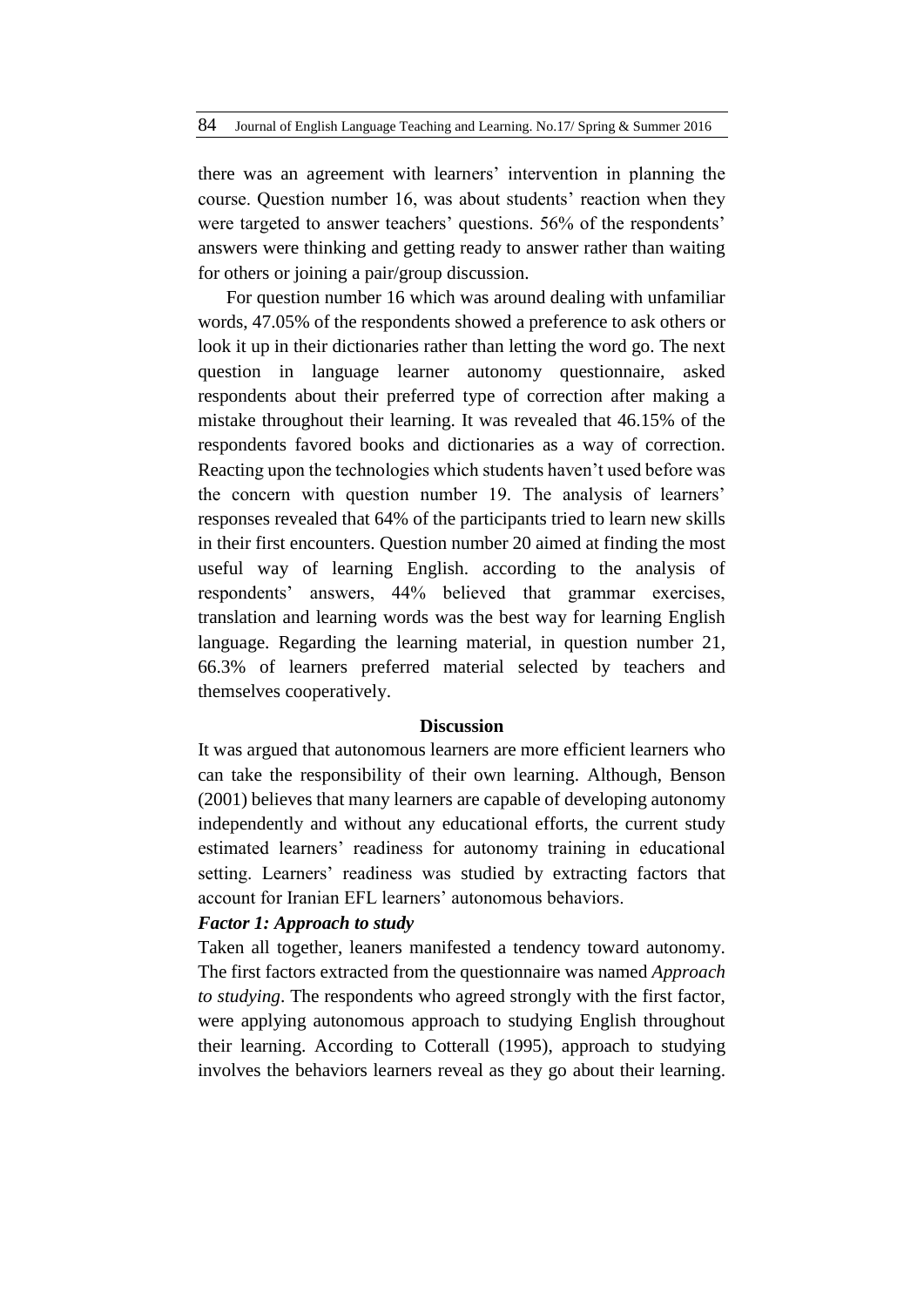A closer look at the fundamental principles of autonomous learning reveals that the main responsibility in learning English language lies in the hands of individual learner (Pierson, 1996). This includes setting the personal agenda which involves setting goals, planning, monitoring and evaluating (Little, 1994). A careful study of the items that load under the first factor reveals an ability for setting personal agenda by planning learning, monitoring the process and self-evaluating the outcomes.

The first item that loaded under the first factor entitled as- *I make good use of my free time for learning English*- approved learners' ability to plan their free times for extra classroom studies. The second item -*I believe I can finish my task on time-* showed learners' ability to set their learning goals and meet the goal by the deadline they choose*.* The third item –*I keep record of my studies, such as keeping a diary, review, etc.*, - also refers to planning learning and choosing appropriate tools for optimal learning. Finally, the last item –*I self-exam myself by the exam papers that I choose personally*- proved learners' use of evaluation methods for evaluating their learnings. Being able to monitor and selfevaluate is an important attribute which discriminates autonomous learners from non-autonomous ones. In order to encourage monitoring and reflection among non-autonomous learners, Cotterall (2000) advises teachers and course designers to include a journal for gathering learners' feedbacks at the end of each session.Learners in the survey manifested a complete personal agenda which not only managed the uptakes but also helped them with planning, monitoring and evaluation. While, Benson (2001) talks about to the existence of a personal agenda within all learners subjected to direct instruction which is only limited to uptakes or what learners claim to learn at the end of a lesson. It is important to note that approach to studying as a general term includes learners' cognitive and learning styles which could vary from person to person.

# *Factor 2: Learner confidence in study ability*

The first item in factor two - *During the class, I try to catch the opportunity to express myself by taking part in activities such as pair/group discussion, role play, etc.,* - shows learners ability to express themselves in the foreign language. To be able to express one's self is an important factor related to learners' confidence in learning process.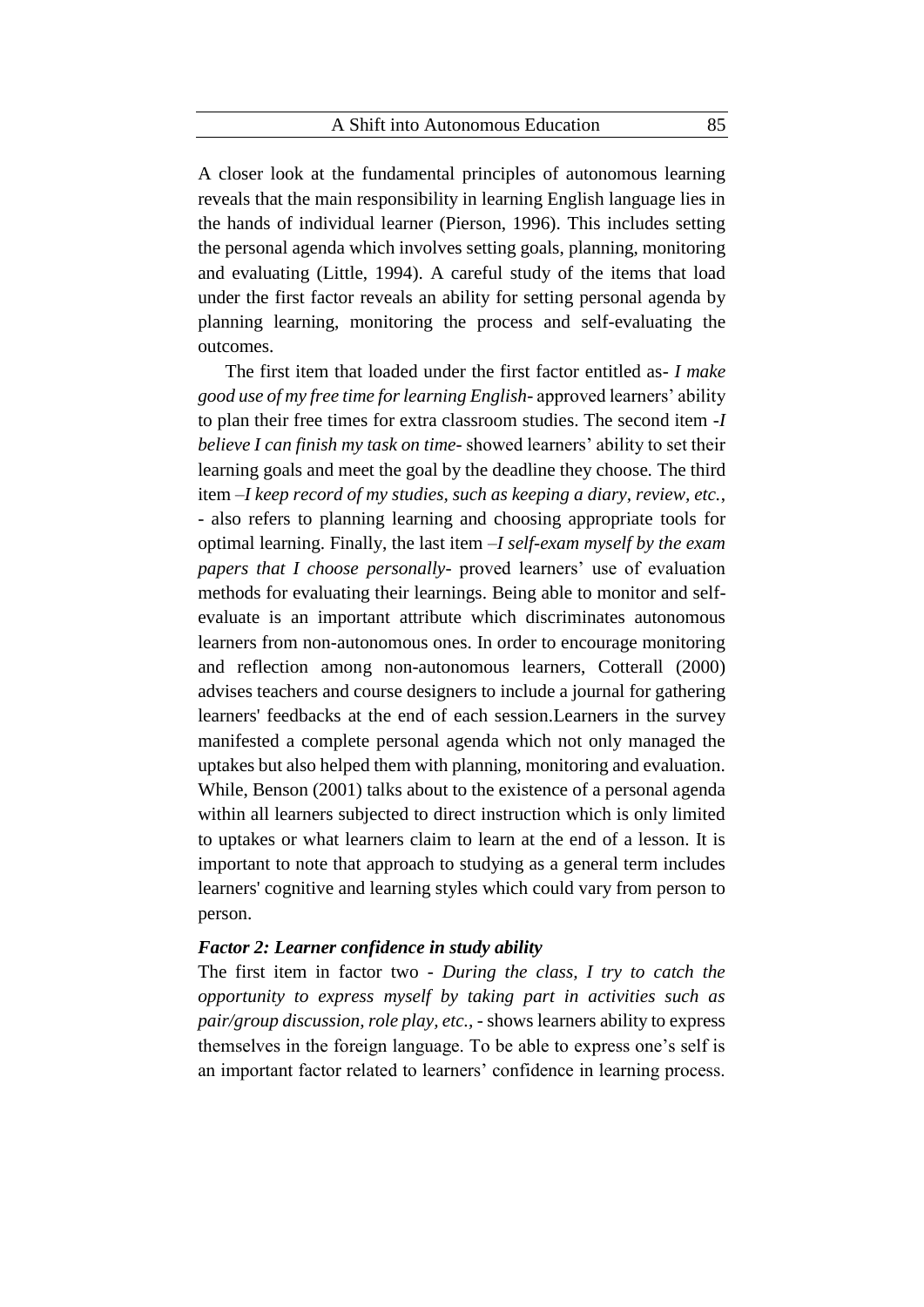Expressing one's self is an important attribute of language learner autonomy. According to Little (1995) "All autonomy projects involve circumstances in which learners are engaged in activities that require them to use target language for genuinely communicative purposes and thus allow them an equal share of discourse initiatives"(p. 179). Learner confidence also plays a vital role in autonomous language learning as an important part of learning responsibility lies with individual learners. Wenden (1991) has claimed that without confidence in their ability to learn successfully, learners cannot develop autonomous approach to learning.

To highlight the importance of confidence in autonomous learning, Cotterall (1995) cites Curran (1976) in counselling-learning in second language. Curran affirms the importance of learner confidence in autonomous language settings in which teachers take the roles of counsellors rather than the transmitters of knowledge. Confidence in general involves one's evaluation about one's own value and worth. However, in language classroom, learner's self-confidence can be positively correlated with oral performance and evaluation of strength and weaknesses (Heyde, 1979). In the same vein, the second item under factor two- *Learner confidence in study ability-* proved that Iranian EFL learners were able to understand their strength and weaknesses in learning English language.

#### *Factor 3: Experience of language learning*

Item 1- *I think I have the ability to learn English language well*- and item 2- *I attend out-class activities to practice English language*- can be interpreted as reflecting one's prior success in learning a language. The positive evaluation of the outcome of prior language learning experience could result in a degree of awareness about the nature of language, possible outcomes, approaches to the study of language and strategies used in learning a new language. According to Benson (2001), learner's belief about the language learning process influences their learning behaviors and attitudes; however, not necessarily conditioned by them (Benson & Lor, 1998).

When learners' talk about their abilities to learn a language well based on their prior experience, they may have a good command of the strategies that are helpful in learning English language. An important characteristic of the autonomous language learners that discriminates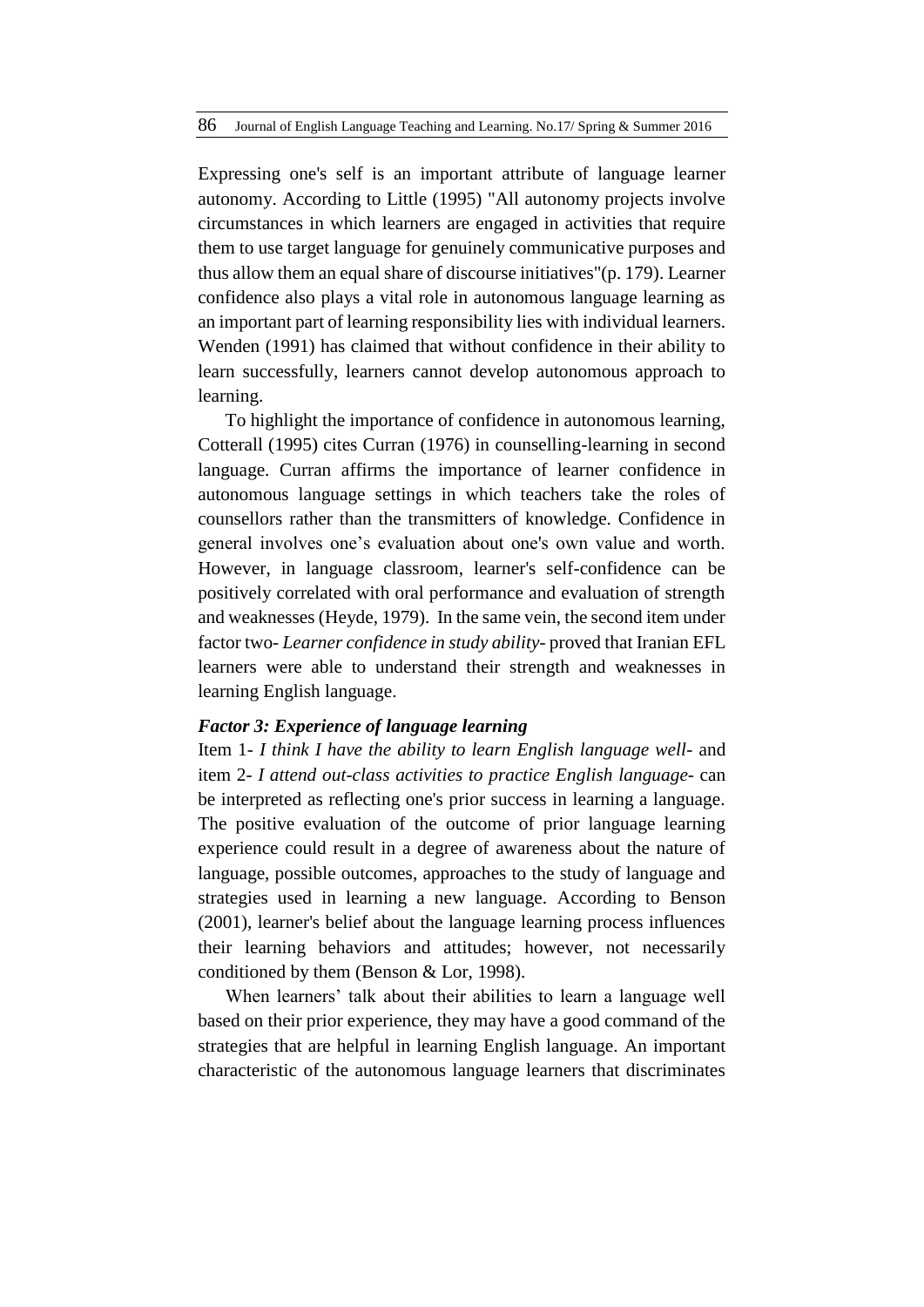#### A Shift into Autonomous Education 87

them from non-autonomous ones is their familiarity with learning strategies. Generally speaking, strategies are divided into *cognitive* (e.g. using imagery for memorization), *metacognitive* (e.g. monitoring your own progress) and *social-affective* (e.g. being able to motivate oneself) strategies which manifest themselves in the shape of different actions, behaviors, techniques and steps (Oxford, 1990b). Studying learners' strategic knowledge has revealed instances of how different language learners approach language learning (Wenden, 1991). According to Cotterall (1995), autonomous learners use their experience of approaching different tasks, employing learning strategies and solving problems to improve their understanding of the nature of language.

## *Learner's Autonomous Decisions*

The second part of the questionnaire was aimed at investigating the learner's belief system toward the autonomous decisions they make in relation to their language learning. The 10 questions had five possible choices which revolved around principles of learner autonomy, namely, setting goals, planning, monitoring and evaluating. The analysis of responses gathered from the 10 forced-choice format questions revealed a tendency toward autonomy among Iranian language learners.

Interest and motivation as the core elements of learner autonomy framework (Littlewood, 1996) were the fundamental motives leading Iranian language learners toward learning English as a foreign language. The analysis of the frequency of responses to the first question which sought to find out the reason Iranian EFL learners studied English revealed that for 69.52 percent of respondents, internal and external motivation in learning English was the primary leading force toward the goal of learning English language. Internal motivation in the current study was interest in English culture and external motivation was getting a job or helping one's major. According to Deci (1978), there is a reciprocal relationship between motivation and selfdirection, which implies that learners develop motivational patterns by taking control over their learnings. In the same vein, Nunan (1999), believes that "learners who have reached a point where they are able to define their own goals and create their own learning opportunities have, by definition, become autonomous" (145).

The teacher-learner relationship, according to the student's responses to question 13, was that of an explorer- director which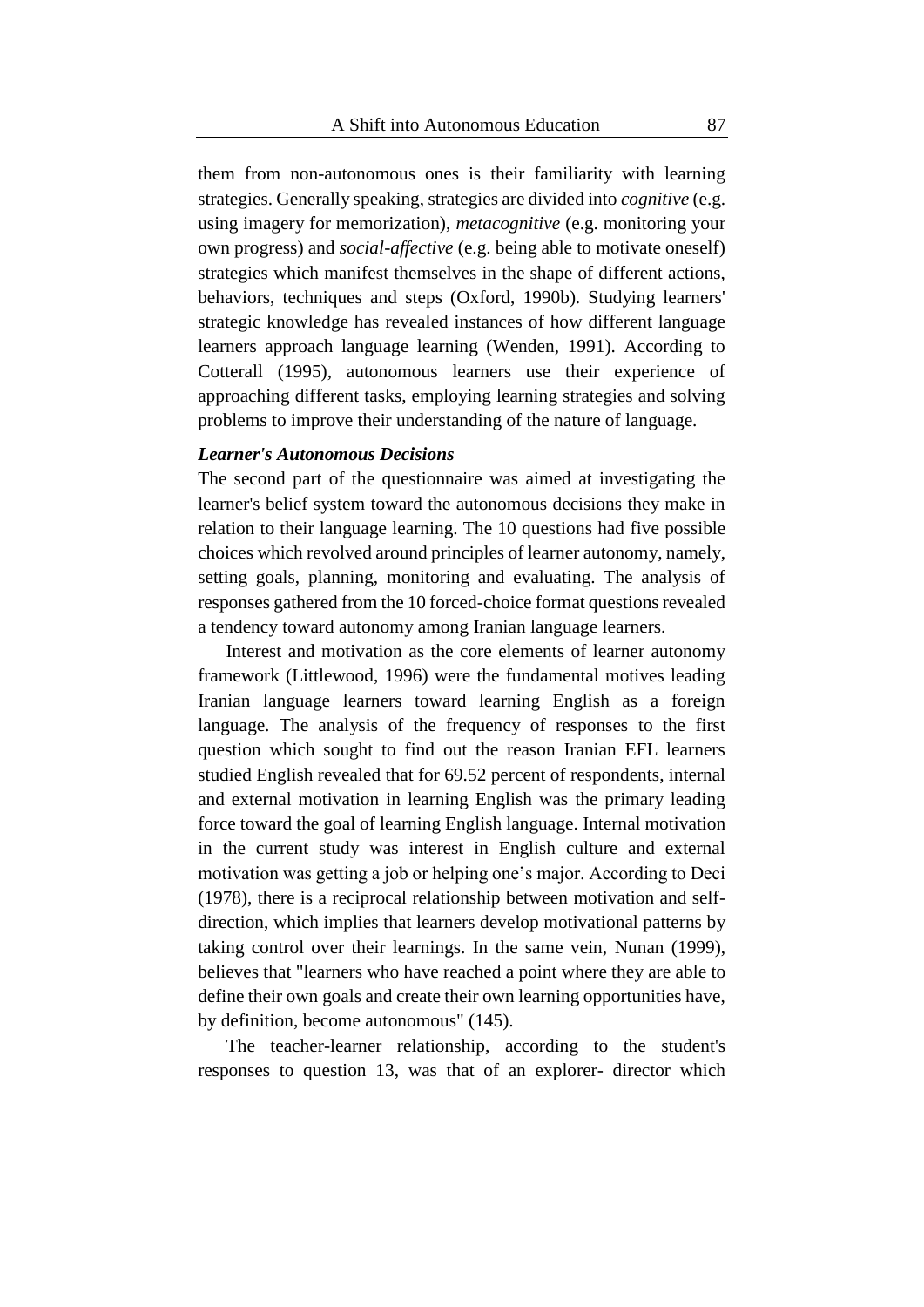characterizes autonomous learning environments. Autonomous learners hardly consider teachers as givers and themselves as receivers, rather they tend to explore the untouched realms of knowledge. According to Little (1995), if promotion of autonomy is the goal in language classroom, the teacher's task is then to bring learners to the point where they accept equal responsibility for the co-production in the class.

Autonomous learners are also responsible learners. They accept the responsibility of their success or failure rather than attributing it to external powers such as luck or fate or teachers, facilities or environment. Similarly, in the current study a total of 68.6% of the respondents attributed their success or failure in learning English language to themselves demonstrating responsibility of learning.

Question 15 of the current study investigated learners' attitudes about participating in planning teaching. The Analysis of answers revealed respondents' strong agreement with the language learners cooperating in designing the teaching plan with their course instructors. With 46% agreement, Iranian EFL learners showed a positive attitude about participating in planning teaching.

Questions 16, 17 and 20 of the questionnaire dealt with Knowledge about learning or metacognitive knowledge which discriminates autonomous learners from non- autonomous ones. Responses to these questions revealed a considerable level of metacognitive knowledge-55.7% for question 16 and 47.1 for question 17- among Iranian EFL learners. Moreover, in question 20, 44% of the respondents chose practice and translation activities as the best way to learn English language. Generally, in learning English language, regardless of the mode of learning, learners practice an amount of metacognitive strategies. Benson (2001) notes that meta-cognitive, social and affective strategies are more related to the concept of autonomy than cognitive strategies, since they involve direct operations on the language to be learned. According to White (1995), however, "distance learners make greater use of metacognitive strategies than classroom learners, most notably with regard to the strategy of self-management" (p. 211).

Question 18 was aimed at gathering students' attitudes toward error correction and their responsibility about it. Only 46.2% of students preferred to be corrected by using books and dictionaries and others preferred their teachers to correct them (32%). Regarding learning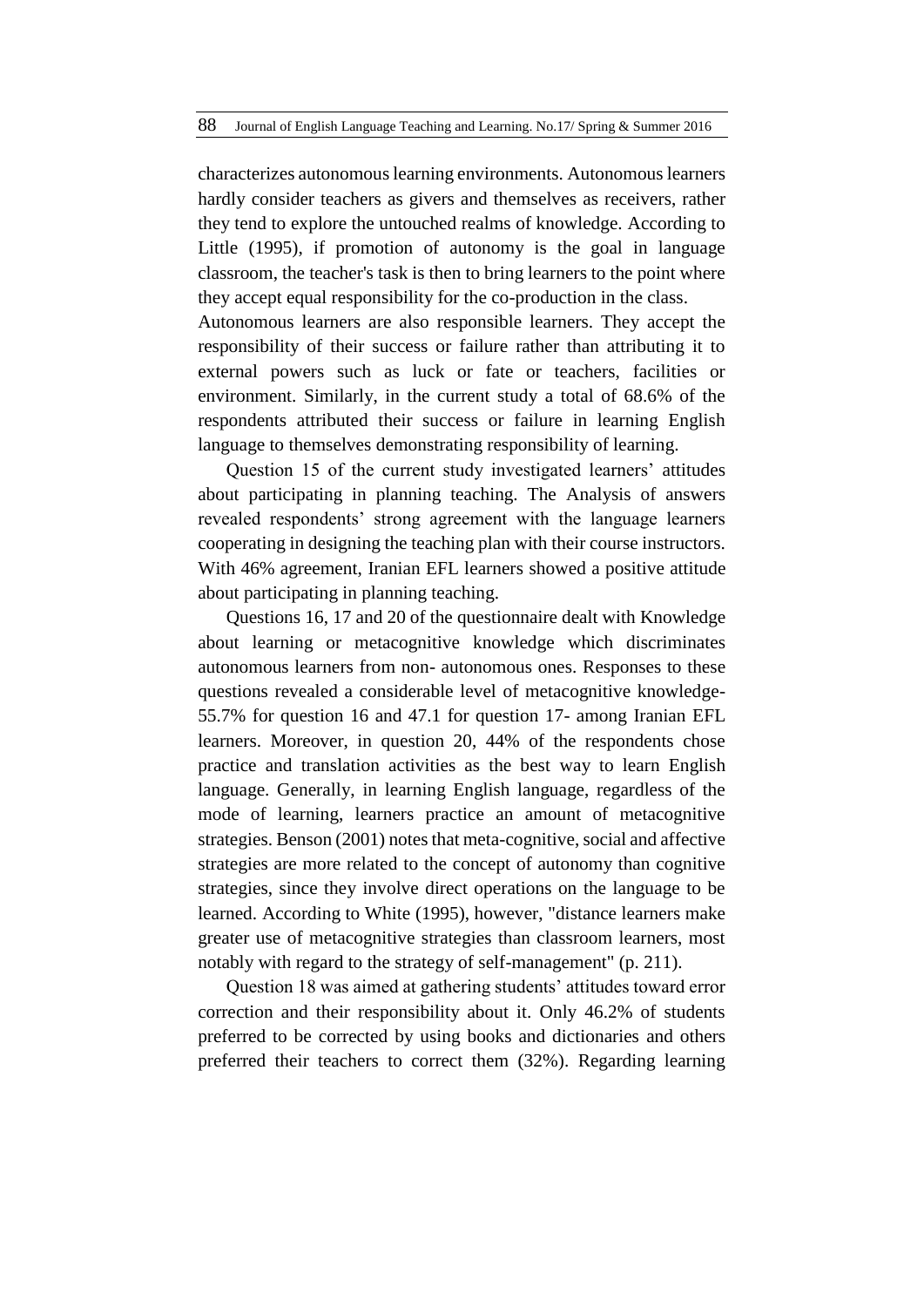techniques and material the last three questions yield results in line with learner autonomy. In case of using new educational technologies, 64% of the respondents reported an interest in learning new skills.

Control over the learning material involves learners in social interaction with a right to determine and implement their own learning goals (Benson, 2001) Control over the content of learning is a discriminating feature of autonomous learners. Kenny (1993) considers autonomy broader that choice in language classroom and as a holistic learning that transcends the subject disciplines. A total of 66.26% of the respondents preferred negotiation between learner and teacher over the selection of material as the best way of content selection.

# **Conclusion**

This paper has reported on a study which attempted to determine the applicability of learner autonomy among Iranian language learners. Because autonomy is a culture-bound issue, it is necessary to be studied in various cultural settings. Generally, language learners hold a set of beliefs about the nature of language, the learning process and the role of teacher and learners which could pave the way for their future success when consistent with classroom methodology. This necessitates an exploration of learners' belief system before implementing any change in in classroom.

The finding of the current study revealed an initial awareness of autonomy among Iranian language learners which manifested itself in the existence of three general factors. Further implementation of principles of learner autonomy in language classroom could be based on the achieved factors. Benson (2001) calls for action research grounded in the practices of teacher- researchers which could help to fully understand the nature of language learner autonomy and the best practices that could foster it in classroom situations. However, studying a multidimensional concept as autonomy always poses some limitations. The current study was also limited because measuring autonomy is a controversial issue on which there is not a clear consensus yet.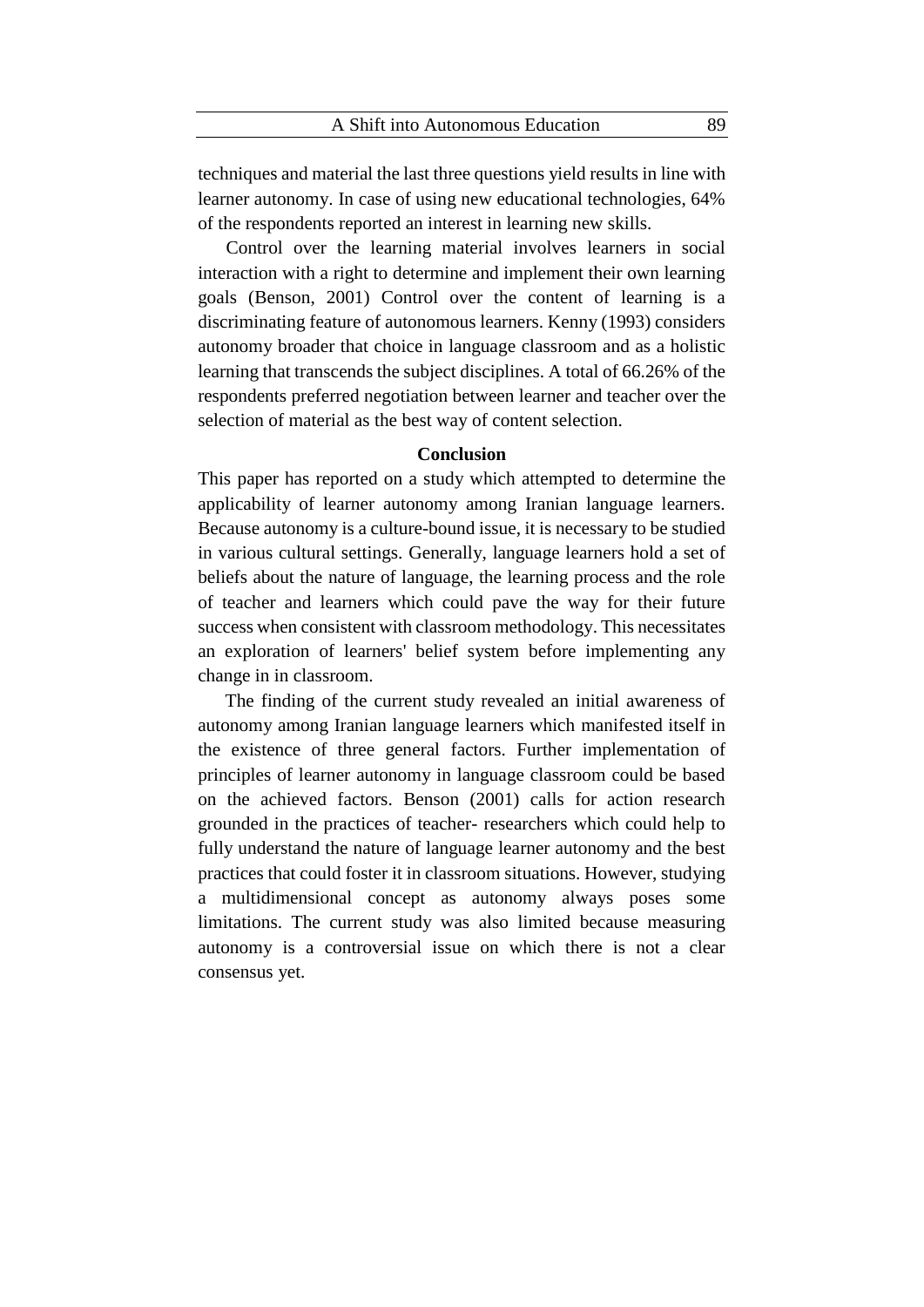#### **References**

- Ahmadi, R., & Mahdavi- Zafarghandi, A. (2013). Autonomous language learning in Iranian context: To what extent do students take responsibility for their learning?. *International Journal of Research Studies in Language Learning*, *2*(5), 17-26.
- Benson, P. (1996). Concepts of autonomy in language learning. In Pemberton, R., Li, E., Or, W., Pierson, H. (Eds.) *Taking Control: Autonomy in Language Learning*. Hong Kong University Press.
- Benson, P. (1997). The philosophy and politics of learner autonomy. *Autonomy and independence in language learning*, *7*, 18-34.
- Benson, P. (2001) *Teaching and Researching Autonomy in Language Learning*. London: Longman.
- Benson, P. (2011). What's new in autonomy? *The Language Teacher*, *35*(4), 15-18.
- Benson, P., & Lor, W. (1998). Making Sense of Autonomous Language Learning. *English Centre Monograph No. 2.*
- Chan, V. (2001). Readiness for learner autonomy: What do our learners tell us? *Teaching in higher education*, *6*(4), 505-518.
- Cotterall, S. (1995). Readiness for autonomy: Investigating learner beliefs. *System*, *23*(2), 195-205.
- Cotterall, S. (2000). Promoting learner autonomy through the curriculum: Principles for designing language courses. *ELT journal*, *54*(2), 109-117.
- Curran, C. A. (1976). *Counseling-learning in second languages.* Apple River IL: Apple River Press.
- Dam L (2011) Developing learner autonomy with school kids: Principles, practices, results. In: Gardner D (Ed.), *Fostering autonomy in language learning* (pp. 40-51). Faziantep: Zirve University.
- Deci, E.L. (1987). Application of research on the effect of rewards. In M. Lepper and D. Greene (Eds.), *The Hidden Costs of Reward: New Perspectives on the Phycology of Human Motivation* (pp. 193-203). Hillsday: NJ: Lawrence Earlbaum.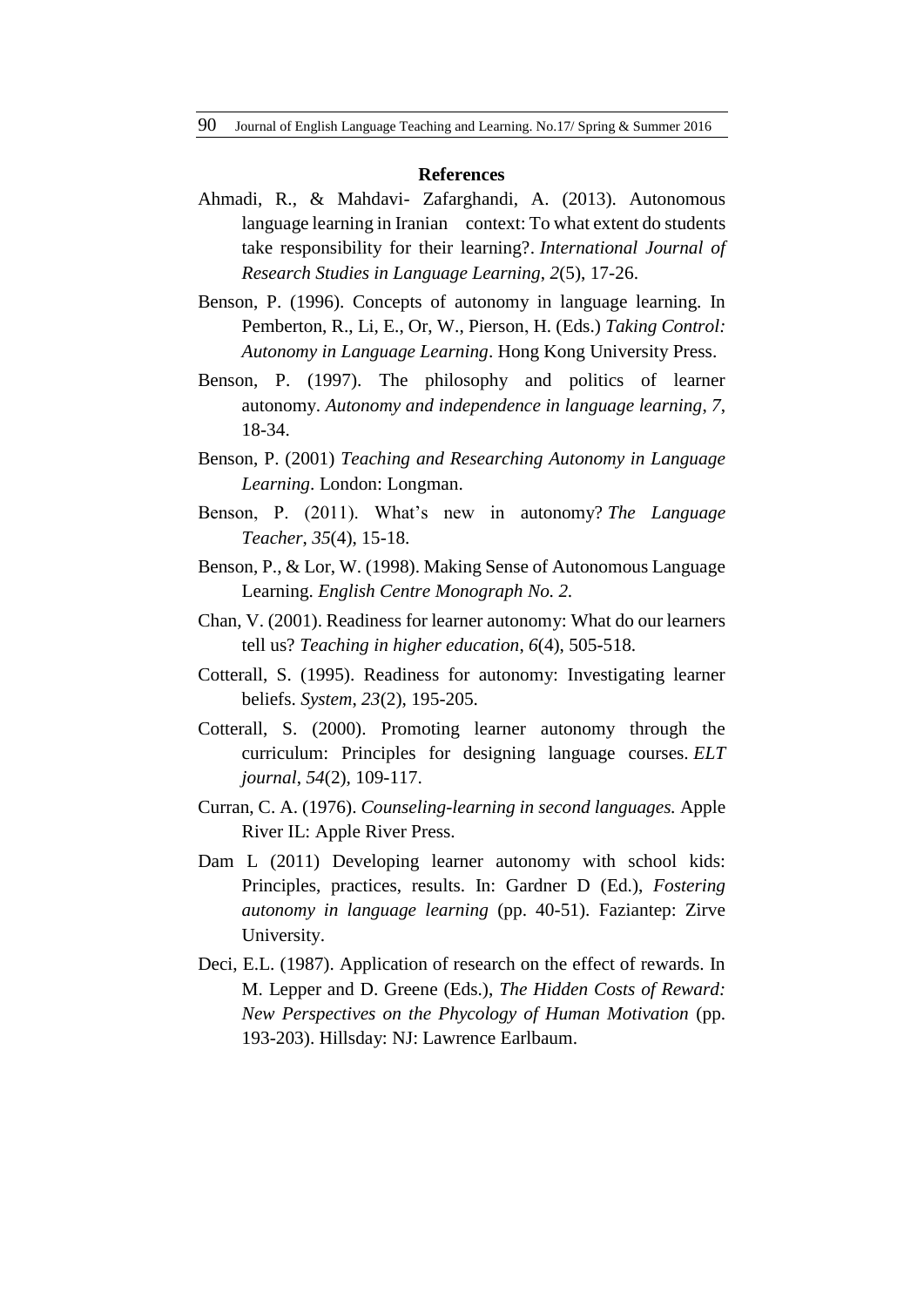- Dickinson, L. (1987). *Self-instruction in Language Learning.*  Cambridge: Cambridge University Press.
- Dickinson, L. (1995). Autonomy and motivation: A literature review. *System* 23(2), 165-74.
- HARRI-AUGSTEIN, S. and THOMAS, L. F. (1990) *Learning Conversations: the Self-organisedLearning Way to Personal and Organisational Growth.* London: Routledge.
- Heyde, A. (1979) *The Relationship between Self-esteem and the Oral Production of a Second Language.* Unpublished doctoral Dissertation, University of Michigan.
- Holec, H. (1981). *Autonomy and Foreign Language Learning*, Oxford: Pergamon Press.
- Holec, H. (1981). *Autonomy and Foreign Language Learning.* Oxford: Pergamon.
- Kenny, B. (1993). For more autonomy. *System, 21*(4), 431-442.
- Little, D. (1994). Learner autonomy: A theoretical construct and its practical application. *Die Neueren Sprachen*, *93*(5), 430-442.
- Little, D. (1995). Learning as dialogue: The dependence of learner autonomy on teacher autonomy. *System*, *23*(2), 175-181.
- Little, D. (2007). Language learner autonomy: Some fundamental considerations revisited. *International Journal of Innovation in Language Learning and Teaching*, *1*(1), 14-29.
- Littlewood, W. (1996). Autonomy: An anatomy and a framework. *System* 24 (4), 427-35.
- Nematipour, M. (2012). A Study of Iranian EFL learners' autonomy level and its relationship with learning style. *English Linguistics Research*, *1*(1), p126.
- Nosratinia, M., & Zaker, A. (2013). Autonomous learning and critical thinking: Inspecting the association among EFL learners. In *First National Conference on Teaching English, Literature, and Translation, Shiraz University, Shiraz, Iran. Retrieved from http://www. civilica. Com/Paper-TELT01-TELT01\_226. Html*.
- Nunan, D., & Miller, L. (1995). *New Ways in Teaching Listening. New Ways in TESOL Series: Innovative Classroom Techniques*. TESOL, 1600 Cameron Street, Suite 300, Alexandria, VA 22314.